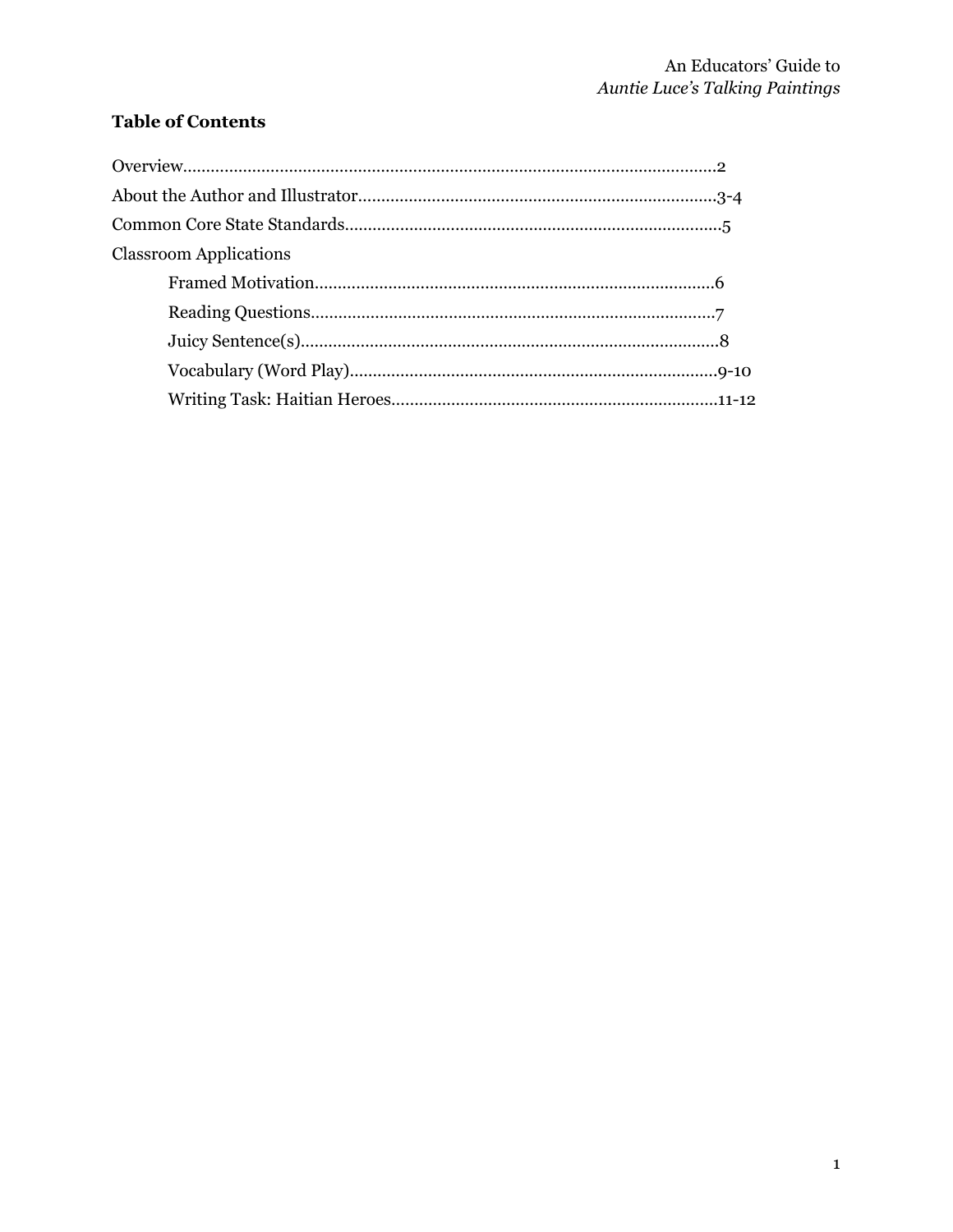# **OVERVIEW**

*Auntie Luce's Talking Paintings*

Written by Francie Latour

Illustrated by Ken Daley

Published 2018 by Groundwood Books ISBN 978-1-77306-041-5

**Reading Level** Grades 1 - 3 / Ages 5 - 10

#### **Content Areas**

Children's Literature | History | Art | Haitian Revolution & Independence | Kreyol Language | Painting | Identity



#### **Synopsis**

A young girl born to Haitian parents in the United States tells her story of visiting her aunt in Haiti. Her aunt, a vibrant painter, shows her niece around the country and explains her personal and Haitian history to her through beautiful paintings. Through Auntie Luce's portrait of her, she begins to see her own Haitian connections even as she wrestles with not feeling Haitian.

### **Reviews**

"Young readers will enjoy how Latour and Daley celebrate Haitian history and culture through this lovely, artistic story."

--*Kirkus*

"Through Auntie Luce's story, Latour has painted a vivid, authentic and beautifully lush tapestry of Haiti."

--Ibi Zoboi, National Book Award Finalist, author of *American Street* "[T]he illustrator's Afro-Caribbean roots amplify the love song the Haitian American author has composed to Haiti. … An excellent selection for exploring deep connections to Haiti through love, family, history, and art."

--*School Library Journal*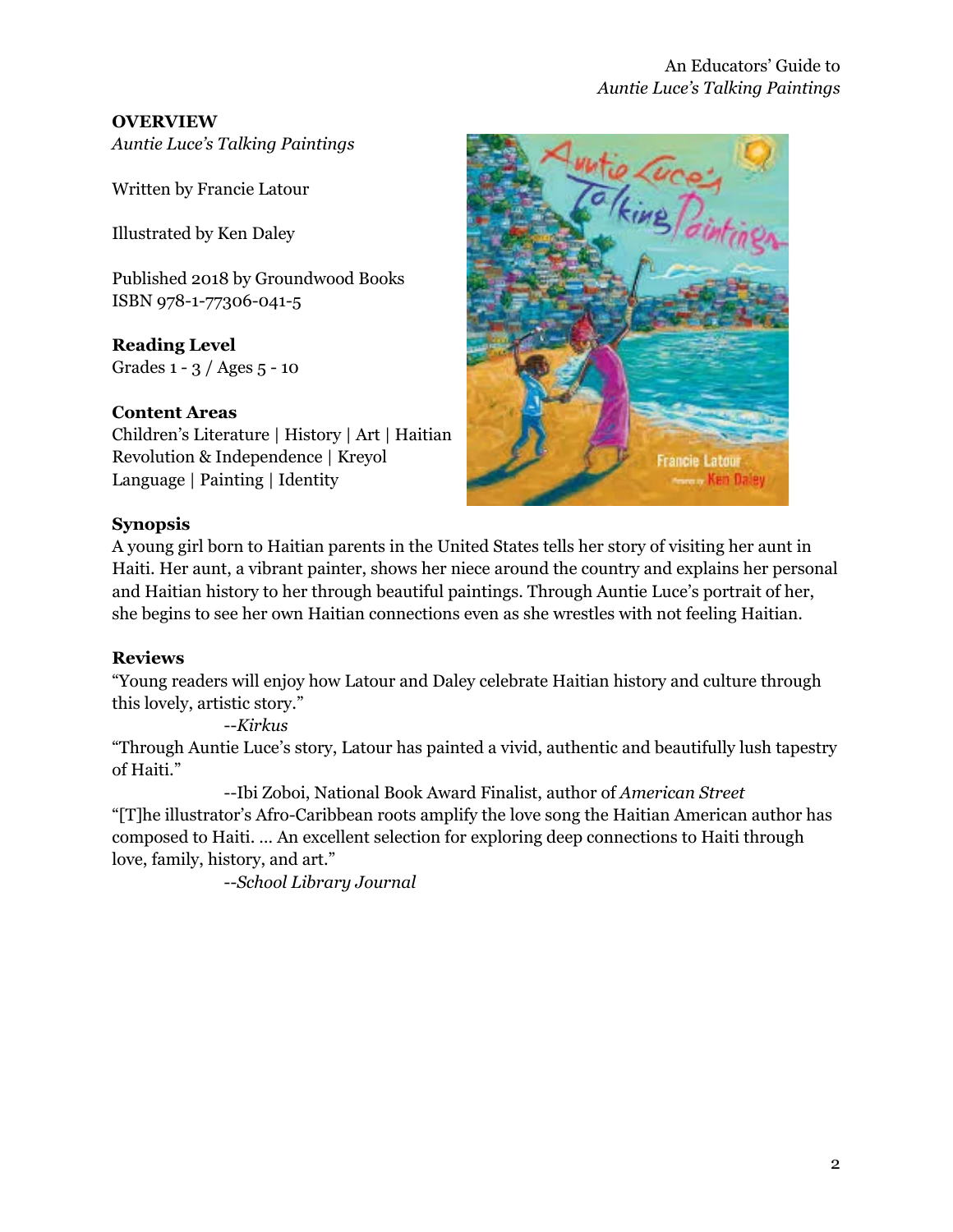#### **About the Author: Francie Latour**

Francie Latour is a prize-winning writer whose work explores issues of race, culture, and identity. Her work has been featured on National Public Radio and the *Today* show, as well as in *The Root, Essence* and the *Boston Globe.* Her writing was also anthological in *The Butterfly's Way,* edited by Edwidge Danticat. Francie is co-founder of Wee The People, a social justice project for kids. This is her first picture book.

A mother of three, Francie was born to Haitian parents. She was inspired to write *Auntie Luce* by a chance encounter in 1992 with the late artist Luce Turnier - one of Haiti's most celebrated female artists - who painted Francie's portrait. Francie and her family live in Boston.

#### *Author's Note:*

We all have birth stories. In my family, we tell them often: my brother, the "miracle baby," born so early he wasn't expected to survive, much less thrive at six feet tall; my daughter, the daredevil, who could not wait to meet the world and shot out like a cannon, with people to see, places to go and things to do.

Nations have birth stories, too. And though few people know it, the two countries at the heart of Ti Chou's world - Haiti and the United States - were both born from the same fire: revolutions for freedom that changed the world.

Only one of these revolutions is taught in school - a band of colonies that overthrew British rule, a heroic general named Washington, and a new nation of free citizens we now call America. But just a few years later and a little farther south, a band of rebels on an island called Saint-Domingue also defeated a powerful European ruler. They, too, had a heroic general, named Louverture, and a declaration of independence from France under the emperor Napoleon.

When these rebels birthed a nation and called it Haiti, the whole world paid attention. Why? Because these new citizens - who beat the French, the Spanish and the British - were Black, descended from Africans who were forced across an ocean and into an inhuman system of slavery.

The Haitian Revolution (1791-1804) did more than overthrow a government. It overthrew an *idea*, one that Europeans invented and had to protect to keep slavery going: that they were"White," that Africans were "Black," and that Blacks were somehow inferior - leess human, or not human at all. As long as this idea stayed in place, Europeans and Americans could use the forced labor of others to become wealthy world powers. They could write birth stories of freedom and democracy in our history books, despite keeping generations of Black people in chains.

For proving these ideas wrong, Haiti would be punished. From the moment this Black republic was born, it was totally alone in the world. No country would trade with it or even recognize it as a nation. To get that recognition, Haiti had to sign a deal that guaranteed a future of poverty. It was forced to pay hundreds of millions to the French for the property they lost in war - an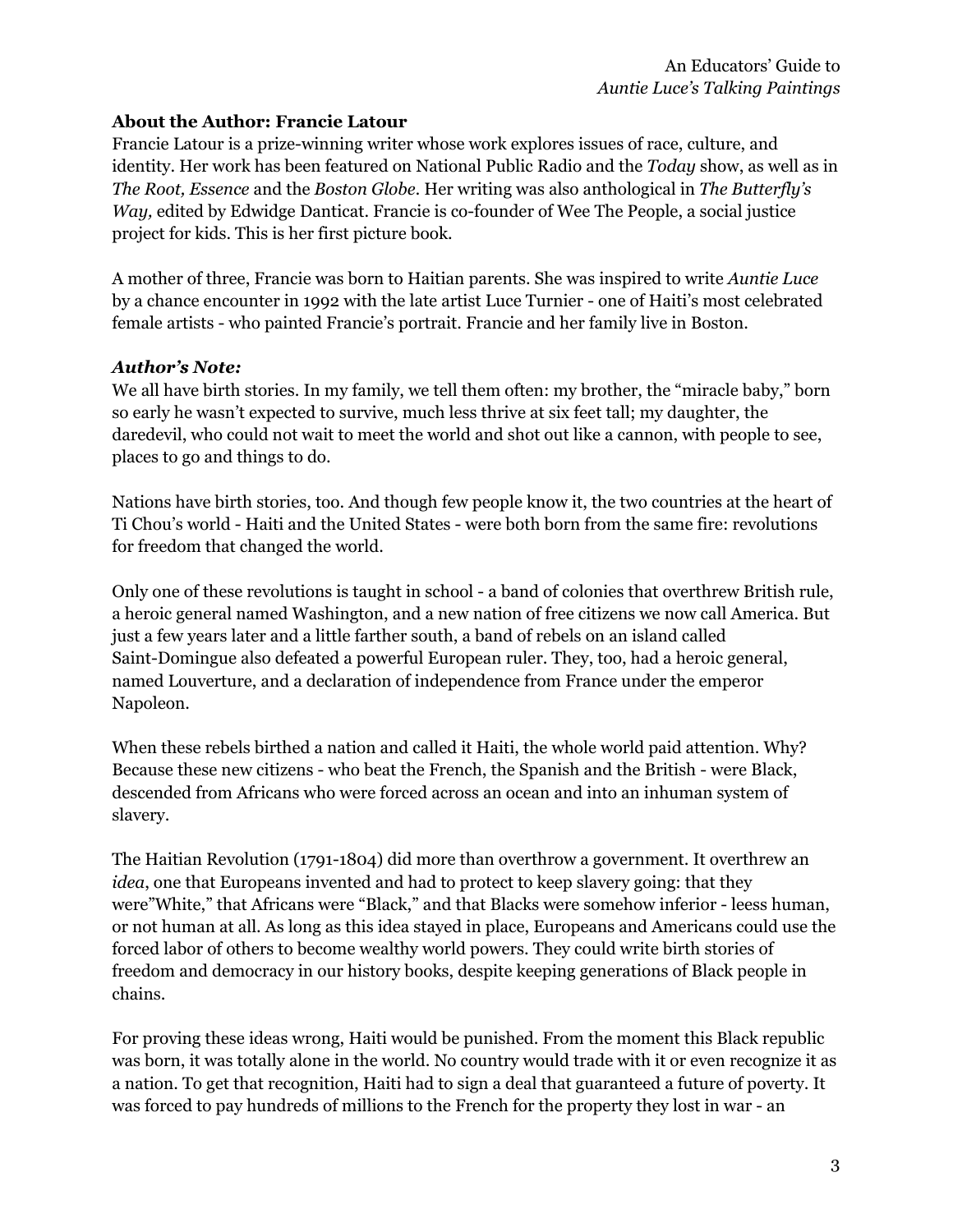amount that today is worth about \$20 billion. That lost property included Haitians' very own bodies, which the French believed they had a right to own.

Growing up, the only stories I heard about Haiti in school were that it was violent and poor, one of the poorest countries on Earth. And this is why knowing our birth stories is so important to understanding the world, and each other.

# **About the Illustrator: Ken Daley**

Ken Daley was born in Canada to parents who emigrated from Dominica, and his illustrations for this book are inspired by his African Caribbean roots. Ken has also illustrated *Joseph's Big Ride* by Terry Farish, an Ontario Library Association Best Bet. He has exhibited his art in Canada, the US and the Caribbean, and his work can be found in numerous private collections. He divides his time between Cambridge, Ontario, and Providence, Rhode Island.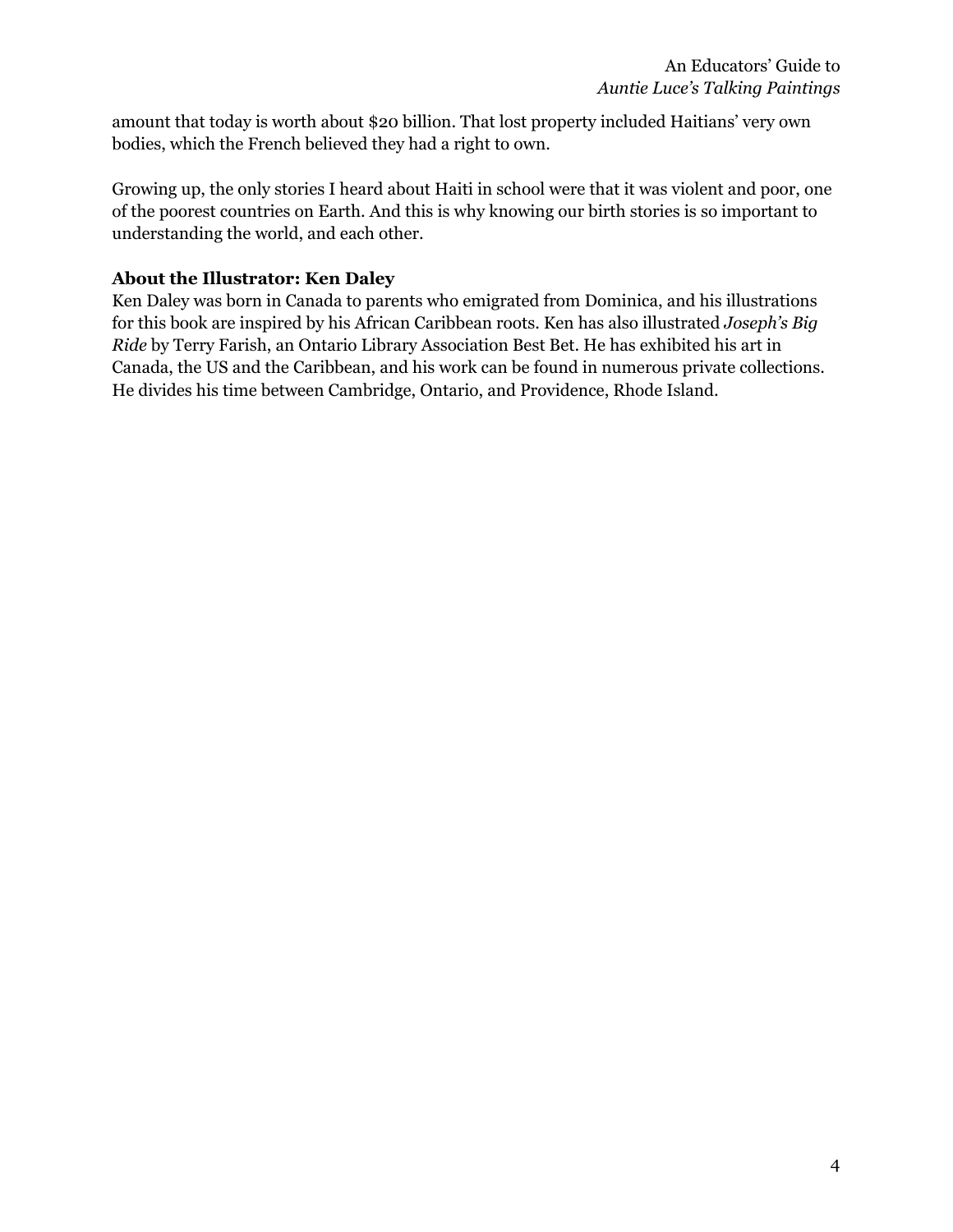### **COMMON CORE STANDARDS**

# **Reading**

[CCSS.ELA-LITERACY.RL.2.2](http://www.corestandards.org/ELA-Literacy/RL/2/2/) - Recount stories, including fables and folktales from diverse cultures, and determine their central message, lesson, or moral.

[CCSS.ELA-LITERACY.RL.2.7](http://www.corestandards.org/ELA-Literacy/RL/2/7/) - Use information gained from the illustrations and words in a print or digital text to demonstrate understanding of its characters, setting, or plot.

[CCSS.ELA-LITERACY.RL.3.1](http://www.corestandards.org/ELA-Literacy/RL/3/1/) - Ask and answer questions to demonstrate understanding of a text, referring explicitly to the text as the basis for the answers.

[CCSS.ELA-LITERACY.RL.3.4](http://www.corestandards.org/ELA-Literacy/RL/3/4/) - Determine the meaning of words and phrases as they are used in a text, distinguishing literal from nonliteral language.

# **Writing**

[CCSS.ELA-LITERACY.W.3.2](http://www.corestandards.org/ELA-Literacy/W/3/2/) - Write informative/explanatory texts to examine a topic and convey ideas and information clearly.

[CCSS.ELA-LITERACY.W.2.3](http://www.corestandards.org/ELA-Literacy/W/2/3/) - Write narratives in which they recount a well-elaborated event or short sequence of events, include details to describe actions, thoughts, and feelings, use temporal words to signal event order, and provide a sense of closure.

[CCSS.ELA-LITERACY.W.4.9](http://www.corestandards.org/ELA-Literacy/W/4/9/) - Draw evidence from literary or informational texts to support analysis, reflection, and research.

# **Speaking and Listening**

[CCSS.ELA-LITERACY.SL.2.3](http://www.corestandards.org/ELA-Literacy/SL/2/3/)

Ask and answer questions about what a speaker says in order to clarify comprehension, gather additional information, or deepen understanding of a topic or issue.

[CCSS.ELA-LITERACY.SL.2.6](http://www.corestandards.org/ELA-Literacy/SL/2/6/)

Produce complete sentences when appropriate to task and situation in order to provide requested detail or clarification.

[CCSS.ELA-LITERACY.SL.3.2](http://www.corestandards.org/ELA-Literacy/SL/3/2/)

Determine the main ideas and supporting details of a text read aloud or information presented in diverse media and formats, including visually, quantitatively, and orally.

### **Language**

[CCSS.ELA-LITERACY.L.2.4](http://www.corestandards.org/ELA-Literacy/L/2/4/) - Determine or clarify the meaning of unknown and multiple-meaning words and phrases based on grade 2 reading and content, choosing flexibly from an array of strategies. [CCSS.ELA-LITERACY.L.2.5](http://www.corestandards.org/ELA-Literacy/L/2/5/) - Demonstrate understanding of word relationships and nuances in word meanings.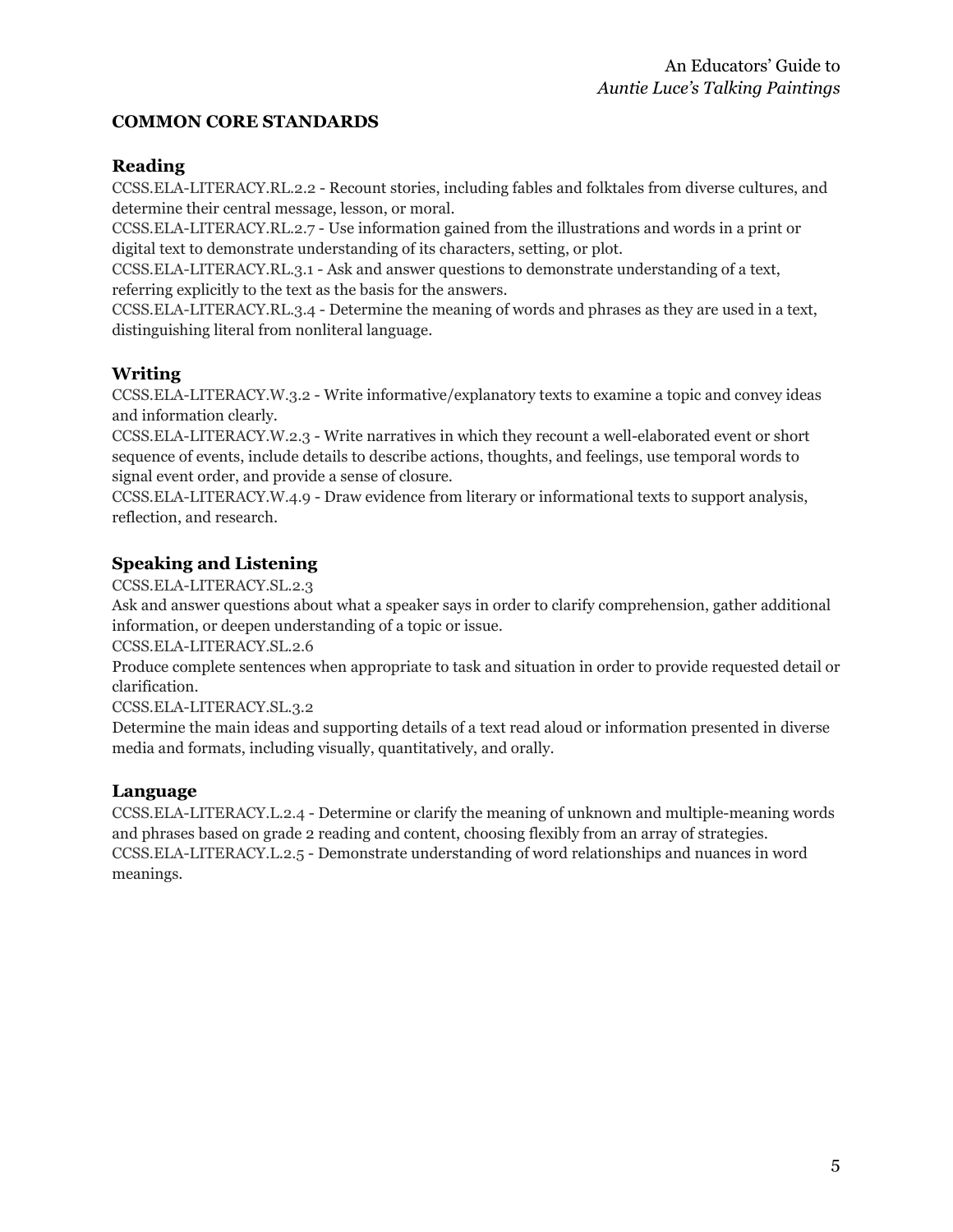### **CLASSROOM APPLICATION:**

#### **Framed Motivation -- The Haitian Revolution**

#### Goal:

As preparation for reading the book, the goal of this framed motivation is to get students thinking about the Haitian Revolution. You can use this activity to activate prior knowledge and fill in any knowledge gaps to prepare all students to engage fully with our text.

#### Learning Plan:

- 1. Ask students about the word "revolution." Where have they heard it before? What does it refer to? Have students respond to these questions with think, pair, share (give them a minute or two to think for themselves; some time to share with a partner; then ask for a few pairs to share out).
	- a. You can take notes on the whiteboard or poster paper while pairs share, so that students can see what they know and refer back to it throughout the lesson.
- 2. Use this as a chance to correct any misconceptions around revolution. You can also make connections to students' knowledge about the American Revolution, including the end of slavery in both countries, the fight to free a group of people from oppression from another, and what a "colony" is. It is also important to note how the Haitian Revolution differs from the American Revolution, as the leaders of the Haitian Revolution were enslaved people themselves rising up to end slavery.
	- a. Depending on the age and past knowledge of your students, you can give them the chance to discuss the similarities and differences between the Haitian and American Revolutions using these sentence stems:
		- i. The Haitian and American Revolutions both…
		- ii. The Haitian and American Revolution were different because…
- 3. After these discussions, it's time to read this text. Depending on your students, you can all read the text together or send them to read in groups or alone. Students will come back to the text over the next few activities.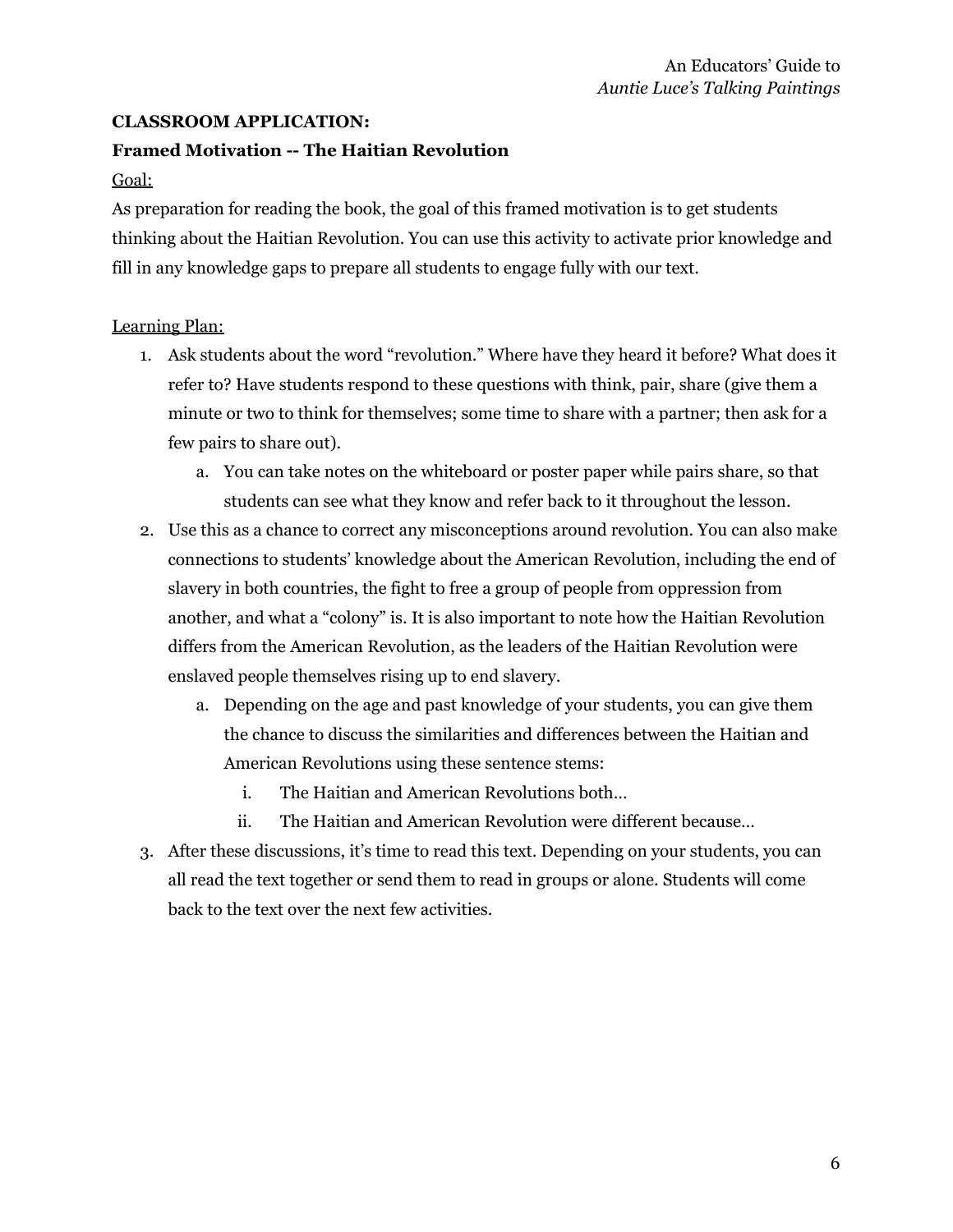# **CLASSROOM APPLICATION: Reading Questions**

# Goal:

These questions will guide student thinking as they summarize the story and understand the author's meaning.

# Learning Plan:

You can determine which or how many of the following questions will support your students in reading this text. You may want to ask them all verbally and have students discuss with a partner. You can also choose a few to ask students to respond to in writing.

# Questions:

- What does Auntie Luce do? Where does she live? Where does her niece live?
- What do you notice about the landscape of Haiti? What do you see?
- What does Auntie Luce have in her art studio? What do you think is important to her?
- What do you think Auntie Luce means by this: "To paint Haiti takes the darkest colors and the brightest ones, and all the colors in between"?
- How does Auntie Luce's niece see herself in her new portrait? What does she see?
- What does Auntie Luce mean when she says, "...it's yours. These colors, this people, this place belong to you. And you belong to them, always."
- What do you think the narrator learns from her time with Auntie Luce?

# *After Reading:*

- What did you learn about Haiti?
- Which illustrations stood out to you? Why?
- How did Auntie Luce's niece change over the book?
- How would you describe Auntie Luce?
- Why does Auntie Luce like to paint?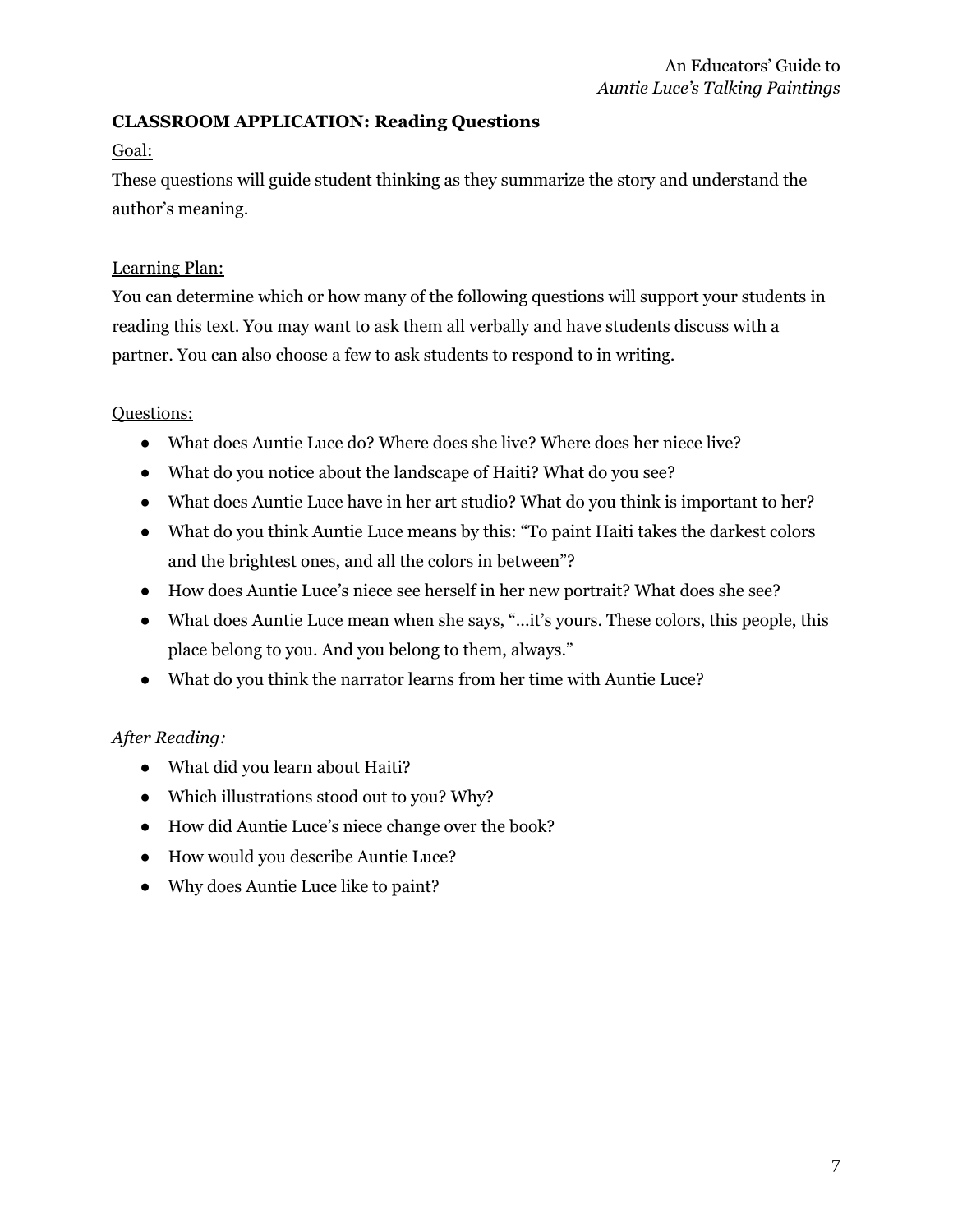#### **CLASSROOM APPLICATION: Juicy Sentence**

#### Goal:

After having read the text and answered the questions above, you can use this "juicy sentence" to wrap up your discussion of the text. Working as a class, you will make meaning of the language and tie this specific sentence to the overall meaning of the book.

#### Learning Plan:

For this task, we'll be looking at the following sentences:

*"Auntie Luce says our faces are like maps. 'I can trace yours halfway around the world, from the kingdoms of Benin to the sugarcane fields that turned into battlefields, where we fought to the death for our freedom,' she says. 'All the ways to this room, in this light.'"*

- 1. Project or write this sentence on the whiteboard to be annotated. You'll also want the book open to this page so that students can reference the artwork.
- 2. Have a student, or the class, read the sentences.
- 3. Ask the following questions to your students. Depending on their age and the size of the class, you may want them to answer in full group, in partners, or in writing. Either way, be sure to have many different voices heard in response.
	- a. What does Auntie Luce mean when she says that she can TRACE her niece's face? Is she actually tracing it like a drawing?
	- b. What do you think the kingdoms of Benin are? Where do you see this in the illustrations on this page?
	- c. How did the sugarcane fields turn to battlefields? What was the importance of sugarcane to Haiti? Where do you see this on this page's illustration?
	- d. How do all of these events and illustrations relate to Auntie Luce and her niece?
	- e. How do you think these events connect to why Auntie Luce paints?
	- f. What kind of history do you think Auntie Luce would trace from your face?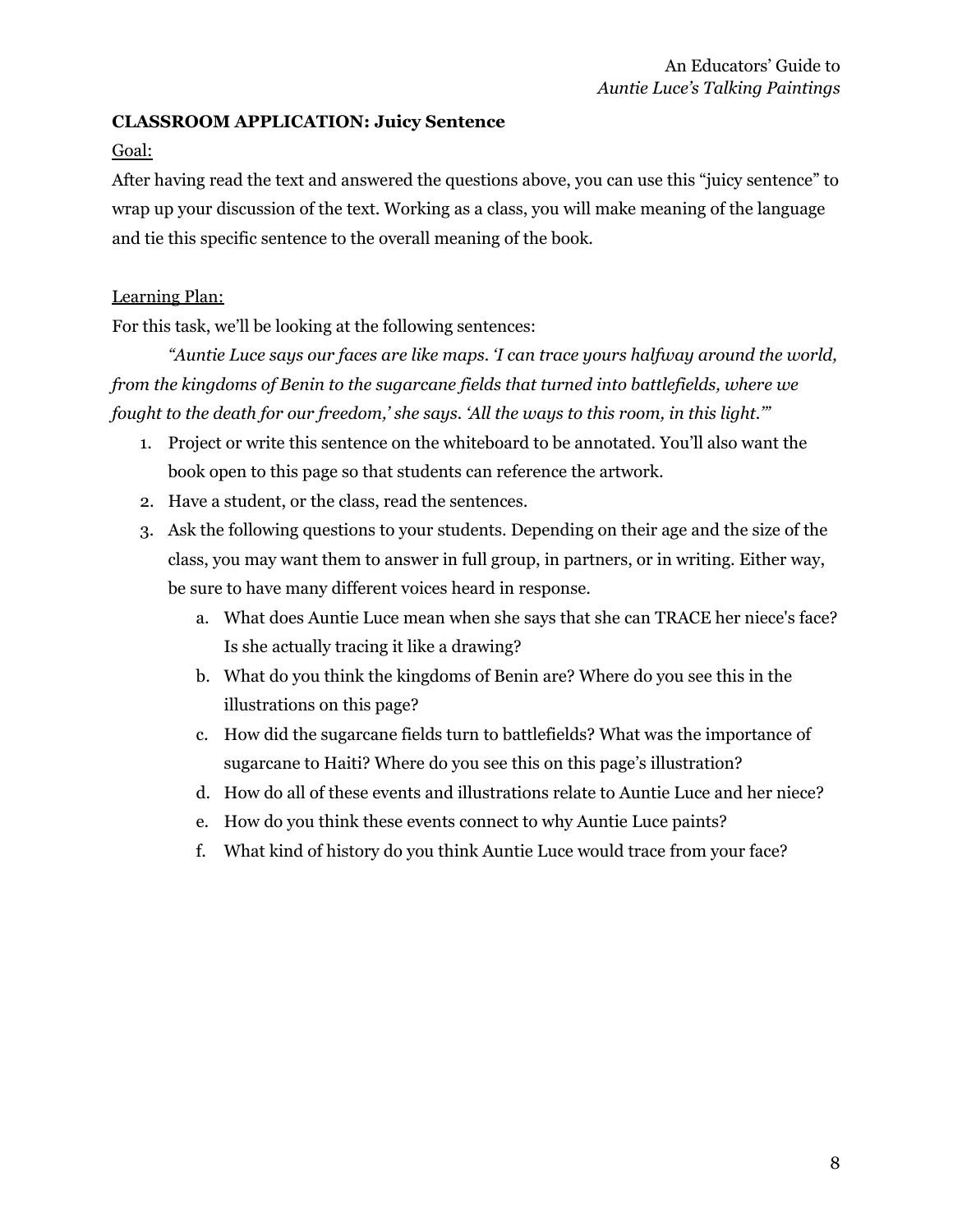# **CLASSROOM APPLICATION: Vocabulary (Word Play)**

Goals:

Auntie Luce uses colors and paintings to introduce her niece to the history and beauty of her beloved country. Through this activity, students will make connections about how the author uses colors to describe Haiti and its history.

#### Learning Plan:

- 1. Open to and/or project the following sentences from the book:
	- *a. "I gather the brushes in a rag and follow my aunt to the washroom. Over the sink, I let the colors bleed together in the water, ash to cocoa to rust, butterscotch to nut, and nut to clay."*
- 2. Ask students to identify, circle, or highlight all of the different colors used in this paragraph.
- 3. Pose these questions to students:
	- a. What types of words does she use to describe colors? Are these typical "color" words?
	- b. Why doesn't she just say the colors bleed together in the water from light brown to dark brown?
	- c. Why would she use all of these specific shades of colors?
- 4. Ask students to pick something in this classroom, something in their house, or a memory they have. Ask them to write two sentences describing that scene, but challenge them to use at least three descriptive color words.

| It has these colors:                                                                             |                                                 |                                 |  |
|--------------------------------------------------------------------------------------------------|-------------------------------------------------|---------------------------------|--|
| Red<br>$\Box$ Yellow<br>Orange<br>Pink                                                           | Purple<br><b>Brown</b><br><b>Black</b><br>White | Blue<br>Green<br>Teal<br>Other: |  |
| Words that I will use instead of the color words:<br>Instead of ________, I can say<br>$\bullet$ |                                                 |                                 |  |
| Instead of ________, I can say<br>$\bullet$                                                      |                                                 |                                 |  |
| Instead of ________, I can say<br>$\bullet$                                                      |                                                 |                                 |  |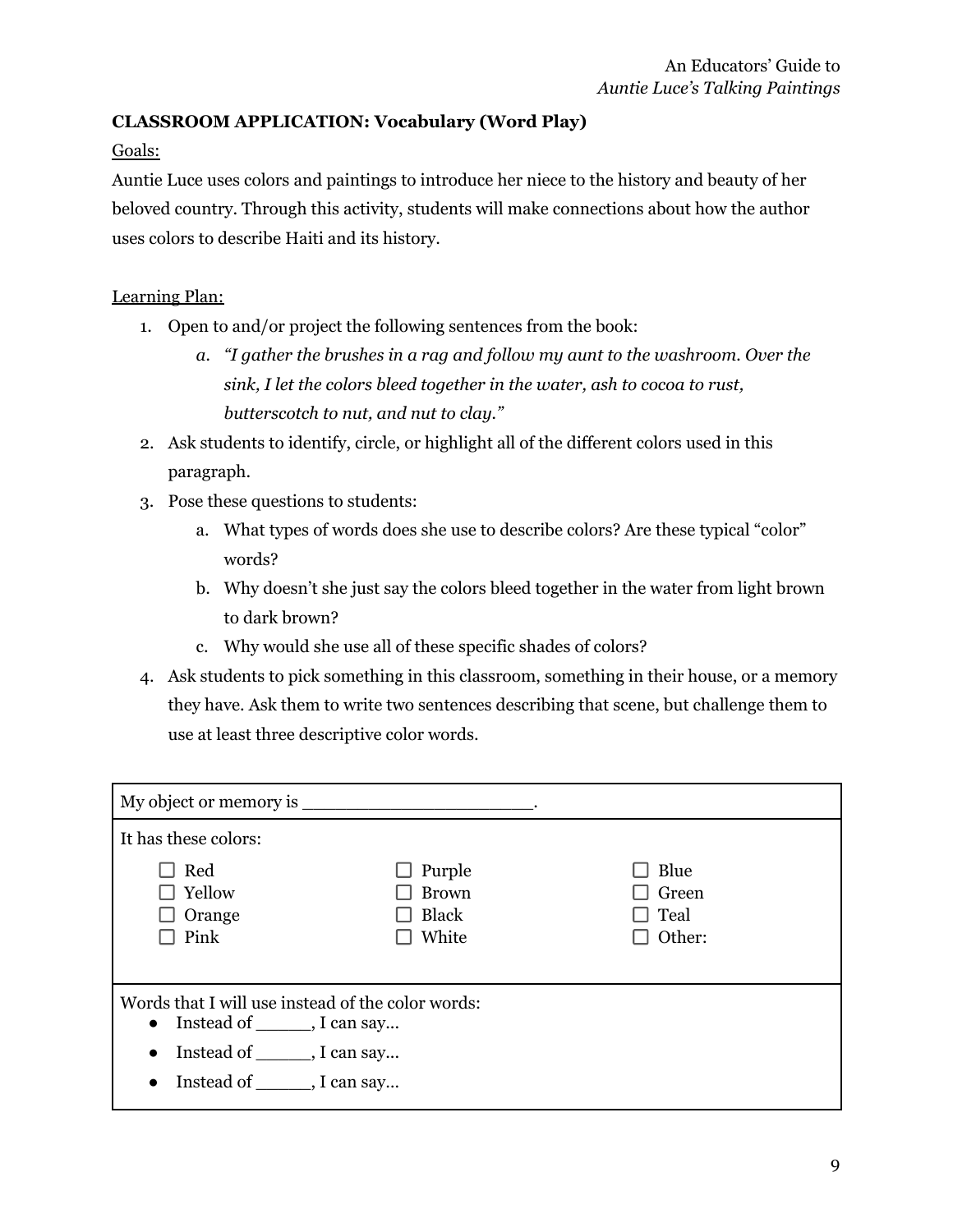Using our new color words, write at least 2 sentences to describe your space or memory: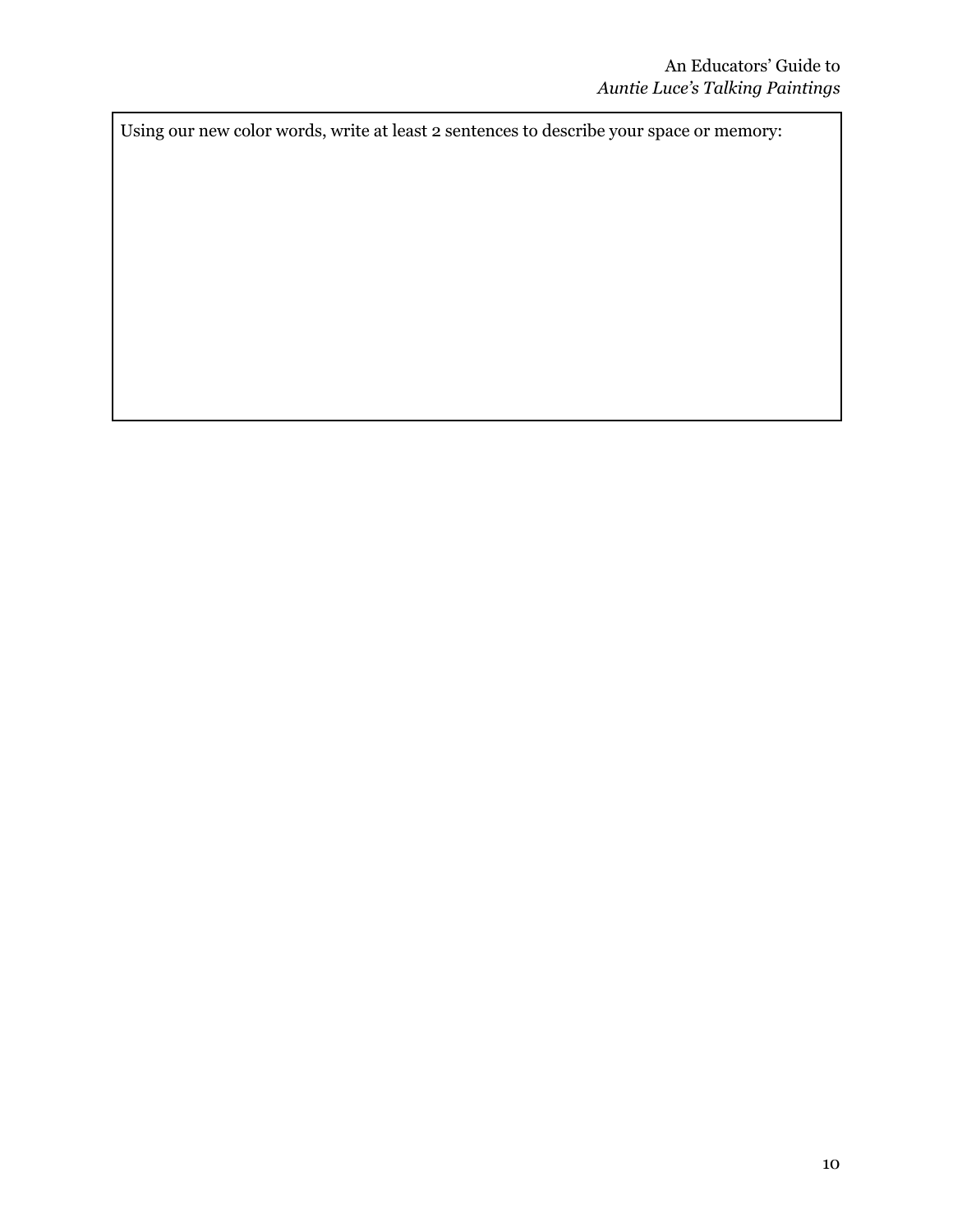# **CLASSROOM APPLICATION**

## **Writing Task: Haitian Heroes**

### Goal:

Given the central nature of Haitian history and heroes in this text, students will learn basic facts of one Haitian hero from the Haitian revolution. Students will watch a short video about their chosen hero.

### Learning Plan:

- 1. Refer to the page set in Luce's studio. Re-read this page as a class and give students a moment to look over the photos of the heroes from the Haitian revolution. Depending on the size of your group, you can ask students to brainstorm ideas about each hero mentioned. Some prompting questions:
	- a. What do you think they did based on their paintings?
	- b. Flon's head is wrapped in white why? What could that white be from?
	- c. They describe Louverture as "the man who opened the way." What do you think this means? What "way" are they talking about?
- 2. From these brainstorms, ask students to self-select a hero to learn more about. You could also assign students to a hero. Students can watch these videos on individual devices or with all the students who chose that hero.
	- *a. If you don't have enough devices, you could choose one hero and have all students learn about them.*
	- *b. If you wanted this to be more focused on reading, you could assign short articles or bullet points for each hero.*
- 3. After watching the video, students will complete a bubble map about their hero (see example on next page).
- 4. Using their bubble maps, students will write a short summary to describe their hero and their role in the Haitian Revolution (there are sentence stems provided below depending on students' needs for support).
- 5. Finally, students will create 3 questions that they would ask their Haitian hero if they were able to sit down for dinner with those people.
	- *a. For a fun challenge for students who finish early, you can ask students with the same hero to trade questions and create responses based on what they know about their hero.*